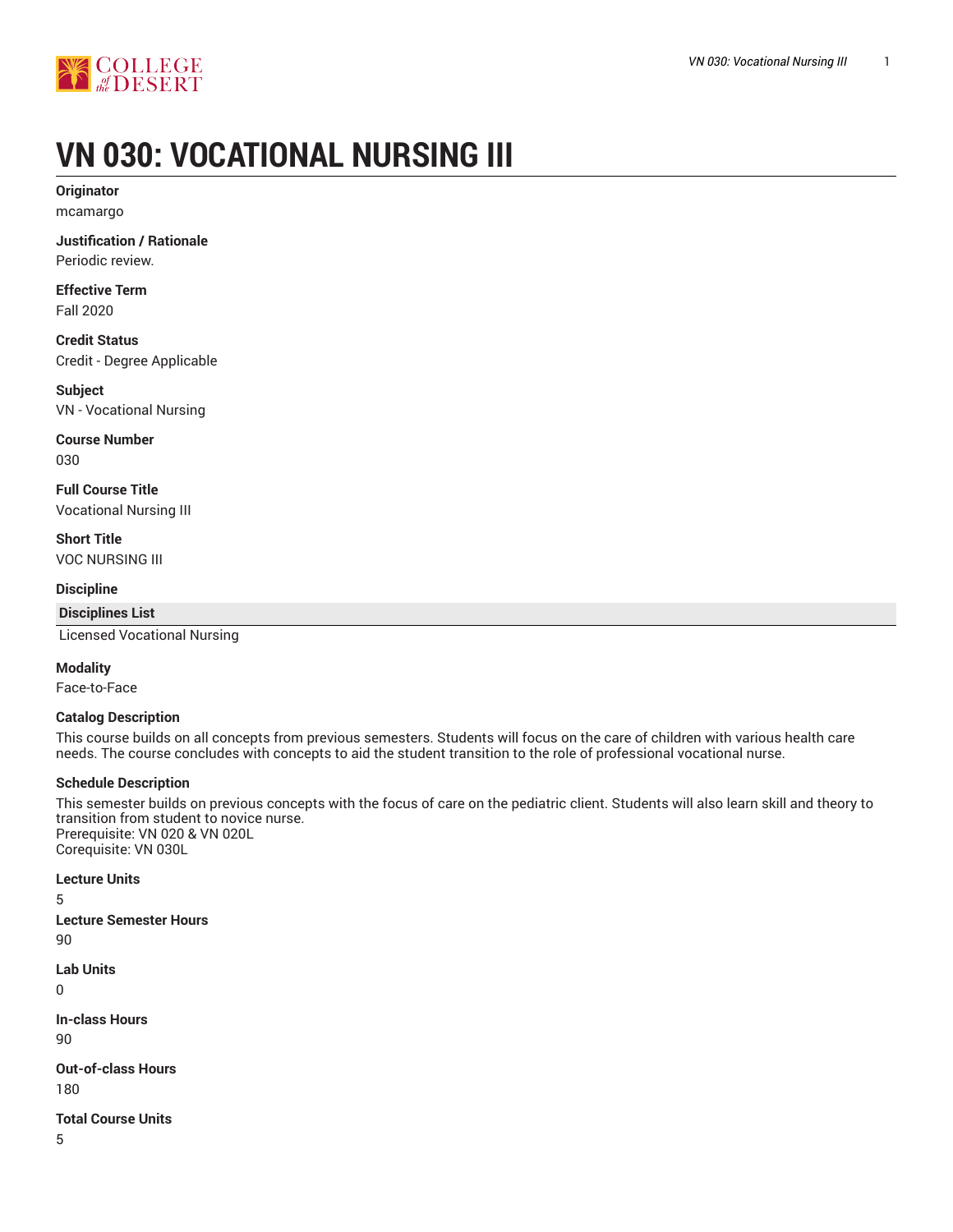

#### **Total Semester Hours**

270

**Prerequisite Course(s)**

VN 020 & VN 020L; Corequisite: VN 030L

# **Required Text and Other Instructional Materials**

**Resource Type** Book

**Author** Leifer, G.

**Title** Introduction to Maternity and Pediatric Nursing

**Edition** 7th

**Publisher**

Elsevier

**Year** 2019

**College Level** Yes

**Flesch-Kincaid Level** 12

**ISBN #** 9781455770151

**Resource Type** Book

**Author** Clayton, B.D., Gurevietz, S.L., Willihnganz, M.J.

**Title**

Basic Pharmacology for Nurses

**Edition** 18th

**Publisher** Elsevier

**Year** 2019

**College Level** Yes

**ISBN #** 978-0323550611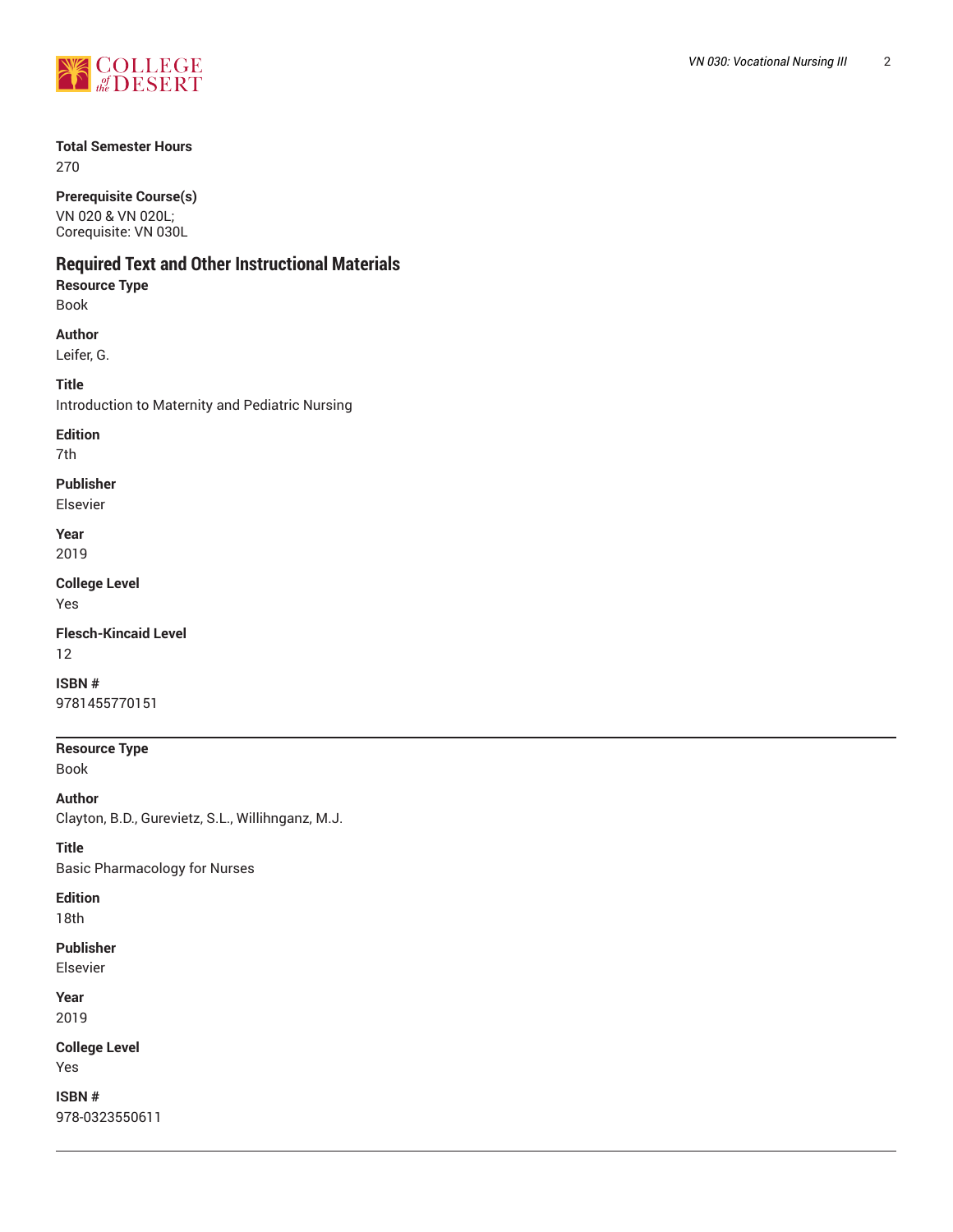

#### **Resource Type**

Book

#### **Author**

Timby, B.K.

#### **Title**

Fundamental Nursing Skills and Concepts

#### **Edition**

11th

# **Publisher**

Lippincott

#### **Year**

2017

# **College Level**

Yes

# **ISBN #**

978-1496327628

# **Resource Type**

Book

# **Author**

Timby, B.K.

## **Title**

Introductory Medical Surgical Nursing

#### **Edition**

12th

#### **Publisher**

Lippincott

#### **Year**

2018

# **College Level**

Yes

#### **ISBN #** 978-1496351333

**Resource Type** Web/Other

# **Description** VN30 Current Year Syllabus

**Class Size Maximum**

20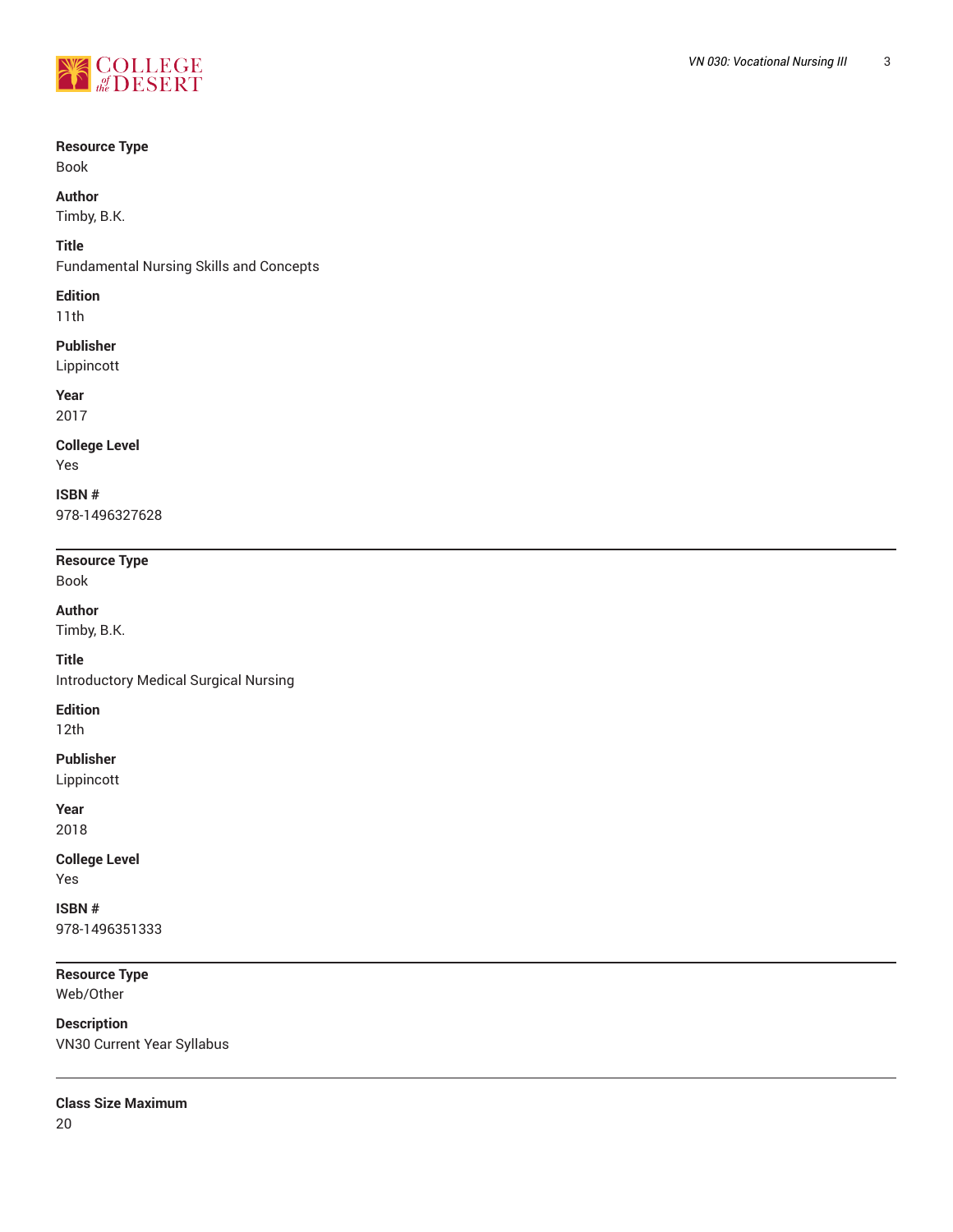

#### **Entrance Skills**

Assess and correlate relevant data during the interview and physical exam of the hospitalized medical-surgical client.

#### **Requisite Course Objectives**

VN 020-Identify the data to be collected in client assessment. VN 020-Use assessment of client needs as a basis for planning and implementing care. VN 020L-Apply data collected in assessment of client's needs when planning and implementing care.

#### **Entrance Skills**

Prioritize assessment data and assist in the formulation of a nursing care plan for clients in the health care setting under the supervision of the registered nurse.

#### **Requisite Course Objectives**

VN 020-Use assessment of client needs as a basis for planning and implementing care. VN 020-Outline the components of a complete nursing care plan.

#### **Entrance Skills**

Identify the standards that are essential in the delivery of competent patient care.

#### **Requisite Course Objectives**

VN 020-Explain the importance of nursing standards in the delivery of competent nursing care. VN 020L-Develop nursing care plans for clients assigned to their care. VN 020L-Provide competent nursing care that incorporates an understanding of standards of care.

#### **Entrance Skills**

Employ therapeutic communication techniques in the clinical setting with clients and family members.

#### **Requisite Course Objectives**

VN 020-Describe critical elements of written and verbal communication. VN 020L-Communicate therapeutically with clients and families.

#### **Entrance Skills**

Demonstrate the role of vocational nursing student in the health care setting.

#### **Requisite Course Objectives**

VN 020-Identify the role of the vocational nurse in leadership and supervisory roles. VN 020L-Participate as a member of the health care team.

#### **Entrance Skills**

Corequisite Skills:

Recognize and model the supervisory role of the vocational nurse within the health care team.

#### **Requisite Course Objectives**

VN 030L-Assess basic physical, emotional, spiritual and socio-cultural needs of clients of all ages using a variety of resources.

VN 030L-Develops nursing care plans, establishing priorities and revising as necessary.

VN 030L-Provides safe, competent nursing care using accepted standard of practice and making appropriate referrals.

VN 030L-Evaluates care to determine priorities, goals, and effectiveness of care.

VN 030L-Incorporates effective communication skill in nursing role, in therapeutic relationships with clients and families and in collaboration with members of the health team.

VN 030L-Demonstrates skills needed by the LVN who is functioning as a team leader.

VN 030L-Assumes responsibility and accountability for managing one's own actions and care delegated to those with lesser preparation.

VN 030L-Practices within the scope of practice of the licensed nurse.

VN 030L-Adheres to nursing code of ethics when delivering care to clients of all ages.

VN 030L-Seeks opportunity for continued professional growth and performance.

VN 030L-Advocates for the health care consumers through political, economic, and societal activities.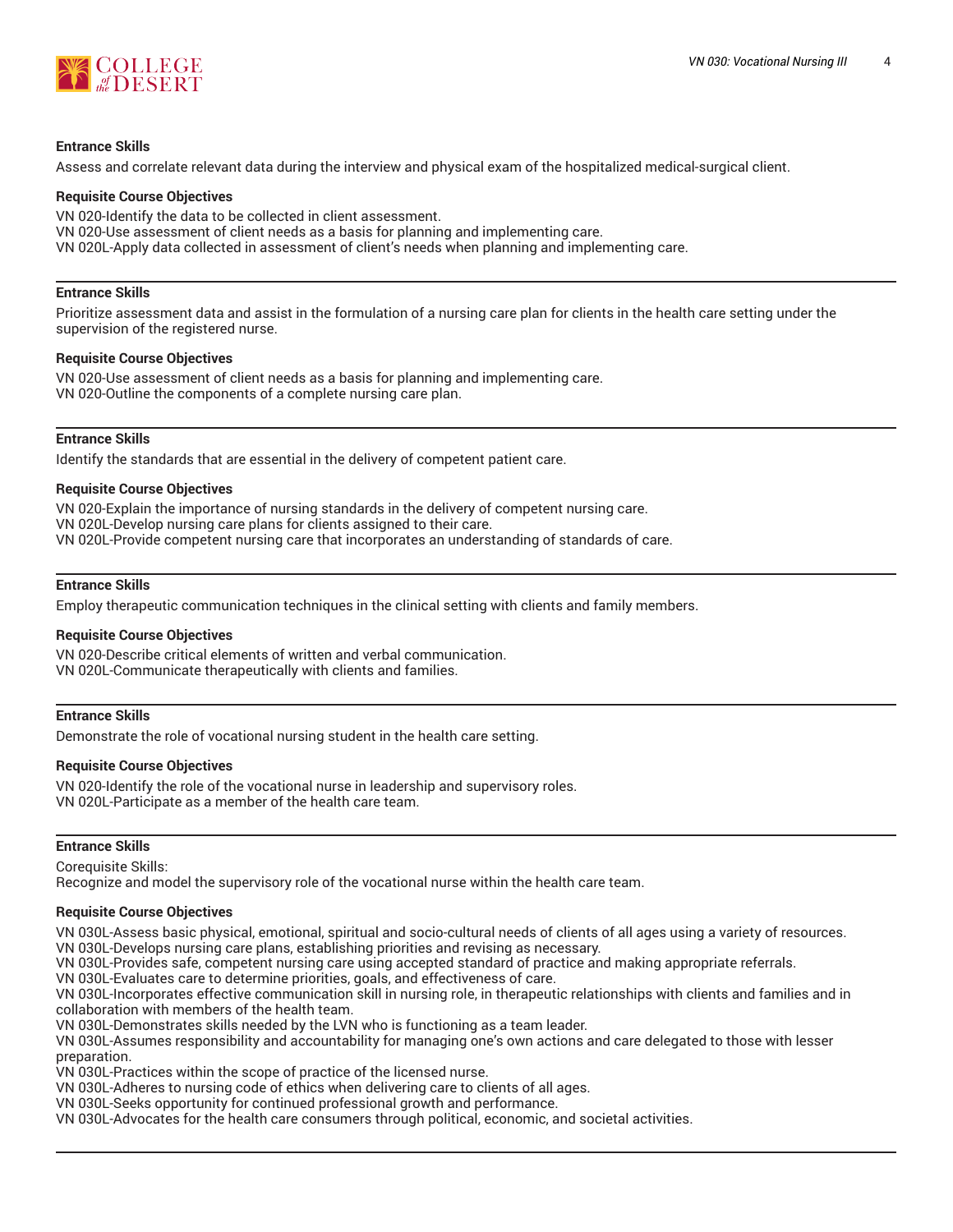## **Course Content**

- 1. ALTERATIONS IN BODY SYSTEMS OF THE PEDIATRIC CLIENT
	- a. Immunological Function
	- b. Cell Growth Function
	- c. Musculoskeletal Function
	- d. Integumentary Function
	- e. Communicable Disease
	- f. Respiratory Function
	- g. Cardiovascular Function
	- h. Endocrine Function
	- i. GI/GU Function
	- j. Neuro-Sensory
- 2. ROLE OF THE VOCATIONAL NURSE
	- a. Workplace Preparation
	- b. Guest Speakers-Recruiters, agency staff, law enforcement.

#### **Course Objectives**

|             | <b>Objectives</b>                                                                                                                                                                       |
|-------------|-----------------------------------------------------------------------------------------------------------------------------------------------------------------------------------------|
| Objective 1 | Recognize the influence of the family and cultural practices on growth, development, nutrition, and health care.<br>(NUTRITION)                                                         |
| Objective 2 | Demonstrate the proper therapeutic communication techniques during interactions with pediatric clients and their<br>family members. (COMMUNICATION)                                     |
| Objective 3 | Compare and contrast physical findings between a pediatric and an adult client.                                                                                                         |
| Objective 4 | Integrate knowledge of growth and development with nursing process to assist in the development of a nursing care<br>plan for the pediatric client and family. (GROWTH AND DEVELOPMENT) |
| Objective 5 | Assess the impact of an illness, especially one requiring hospital stay, on a child.                                                                                                    |
| Objective 6 | Describe common nursing interventions used in the health care of children to aid in the diagnosis and during therapy.<br>(PEDIATRIC NURSING)                                            |
| Objective 7 | Assist in the formulation of nursing care plan for pediatric client with alterations in the function of body systems.<br>(NURSING PROCESS)                                              |
| Objective 8 | Evaluate the effectiveness of nursing care plan for pediatric client and provide validation of findings in client's record.<br>(NURSING PROCESS)                                        |
| Objective 9 | Explore the role of the vocational nurse in the workplace and list a variety of work settings that currently employ<br>licensed vocational nurses in this community.                    |

#### **Student Learning Outcomes**

|           | Upon satisfactory completion of this course, students will be able to:                                 |
|-----------|--------------------------------------------------------------------------------------------------------|
| Outcome 1 | Display safe, ethical, and effective entry level vocational nursing practice.                          |
| Outcome 2 | Construct a model for self reflection of, and supervision of care provided to specialized populations. |

#### **Methods of Instruction**

| <b>Method</b>                | Please provide a description or examples of how each instructional<br>method will be used in this course. |
|------------------------------|-----------------------------------------------------------------------------------------------------------|
| Technology-based instruction | Course LMS, electronic resources from book company, and PREP U                                            |
| Self-exploration             | Reflection of various content during the course work.                                                     |
| Role Playing                 | Low and medium fidelity simulation.                                                                       |
| Participation                | Socratic questioning.                                                                                     |
| Collaborative/Team           | Group work, case studies, and presentation of work to peers.                                              |
| Lecture                      | Required hours to meet CA BVNPT requirements.                                                             |
| <b>Discussion</b>            | Active participation following course and unit objectives.                                                |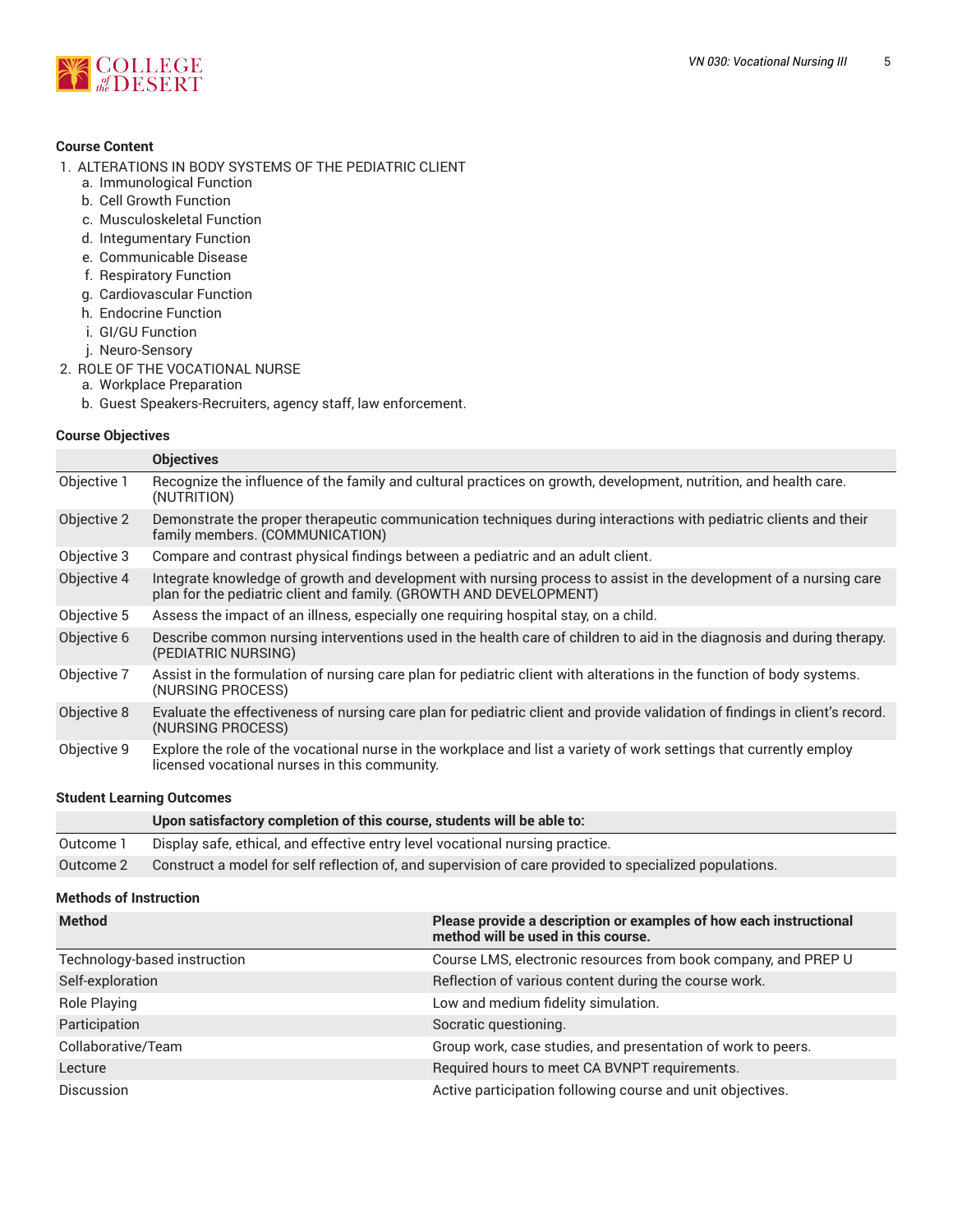

#### **Methods of Evaluation**

| <b>Method</b>                            | Please provide a description or examples of how<br>each evaluation method will be used in this course.                                                                                                             | <b>Type of Assignment</b> |
|------------------------------------------|--------------------------------------------------------------------------------------------------------------------------------------------------------------------------------------------------------------------|---------------------------|
| Student participation/contribution       | Formative evaluations done regularly during class<br>with survey and student feedback. Students<br>expected to read hundreds of pages of text book<br>material per week in preparation for in class<br>discussion. | In and Out of Class       |
| Mid-term and final evaluations           | Multiple choice and alternate format question<br>exams given throughout the semester and one final<br>exam.                                                                                                        | In Class Only             |
| Tests/Quizzes/Examinations               | Successful completion of pharmacological quiz<br>prior to rotation to OB-PEDS units. Use of adaptive<br>learning technology to demonstrate knowledge prior<br>to presentation of class material.                   | In and Out of Class       |
| Group activity participation/observation | Growth and Development Group Project on subjects  In and Out of Class<br>pertaining to OB-PEDS.                                                                                                                    |                           |
| Written homework                         | Expected to read material prior to class but no<br>written homework assigned.                                                                                                                                      | Out of Class Only         |

#### **Assignments**

#### **Other In-class Assignments**

- 1. Participate in group discussion, group work and critical thinking exercises
- 2. View videos for information and skills development
- 3. Participate in class discussions
- 4. Participate in small group breakout sessions during classroom sessions.
- 5. Case studies

#### **Other Out-of-class Assignments**

- 1. Read assigned chapters in textbooks and outside reading assignments.
- 2. Review and complete workbook assignments (voluntary).
- 3. View assigned video tapes, DVDs, and computer programs.
- 4. Submit written one to two page reports post each OB-PEDS rotation.

### **Grade Methods**

Letter Grade Only

## **MIS Course Data**

**CIP Code** 51.3901 - Licensed Practical/Vocational Nurse Training.

**TOP Code**

123020 - Licensed Vocational Nursing

**SAM Code** B - Advanced Occupational

**Basic Skills Status** Not Basic Skills

**Prior College Level** Not applicable

**Cooperative Work Experience** Not a Coop Course